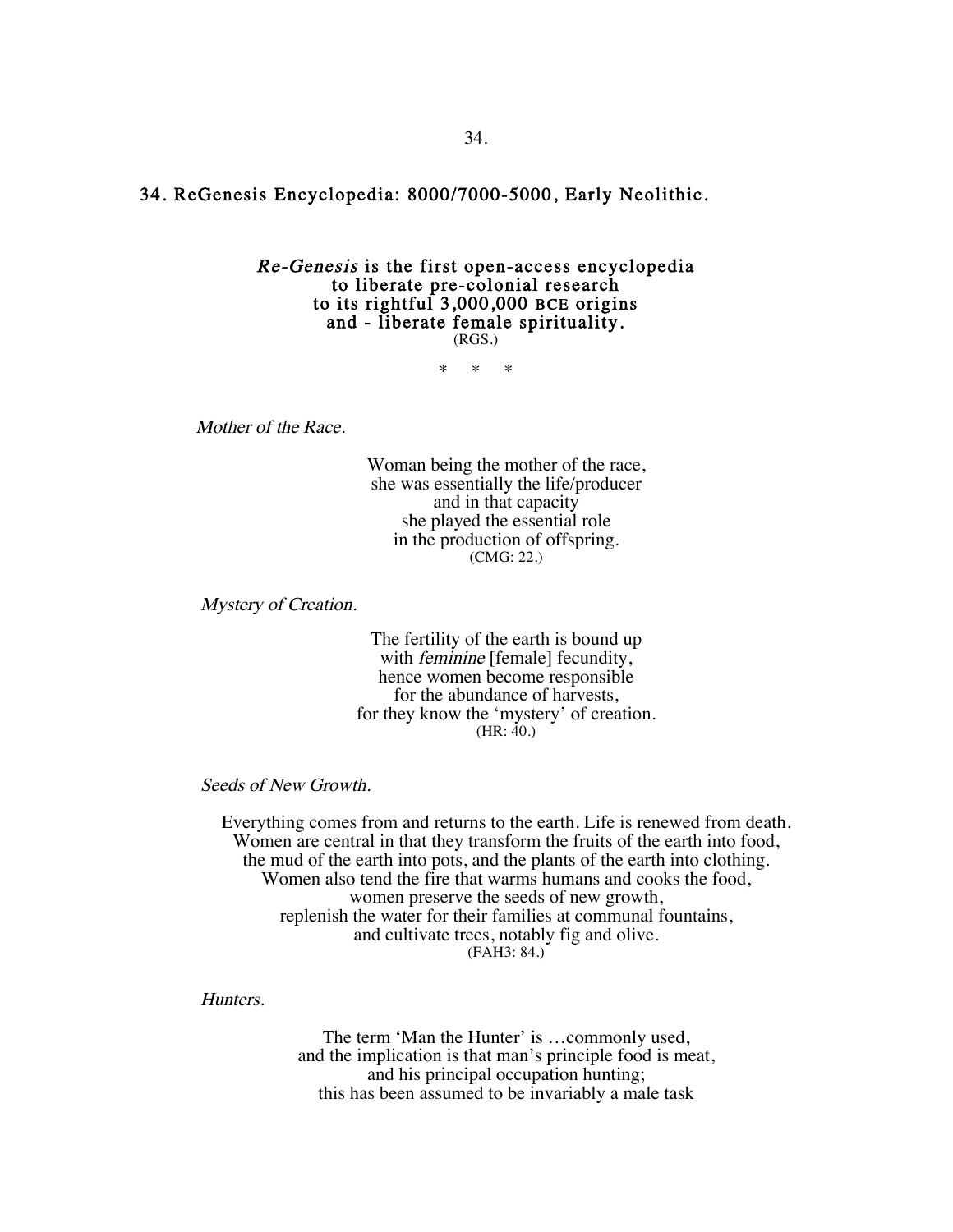which gives men a high status. It has been shown, however, that this view is not entirely correct, and may be largely a reflection of the interests and preconceptions of nineteenth-century Western male anthropologists and the status of hunting as an upper-class pastime in the nineteenth-century Europe. (WP: 51; WG.)

Kalahari's Evolutionary Ecological Model.

Hunter-gatherer societies were shown to be broadly egalitarian and often dependent on gathering and fishing rather than hunting, which revealed a greater role for women in basic living strategies. (IMA: 354.)

General Egalitarian Social Culture.

Although not violence-free, there is a general absence of scenes of men killing each other in heroic battles or idealizing strong-men rule.

Agriculture–Hunters.

When agriculture triumphed over hunting the 'power of the woman increased: this much is clear from the almost total disappearance of male statues in the cult [culture].' (CH: 176.)

Body and Lunar Cycles.

Calendar consciousness may have developed in women first, since every woman has a 'body calendar' – her monthly menstrual period. She would be the first to note the relationship between her own body cycle and the lunar cycle. (RGS: 92,000, Qafzeh Cave and Ochre Symbolism.) (UOH: 83, n. 12.) (RGS.)

Fertility-Cycles.

Without fertility-cycles and monthly menstrual periods,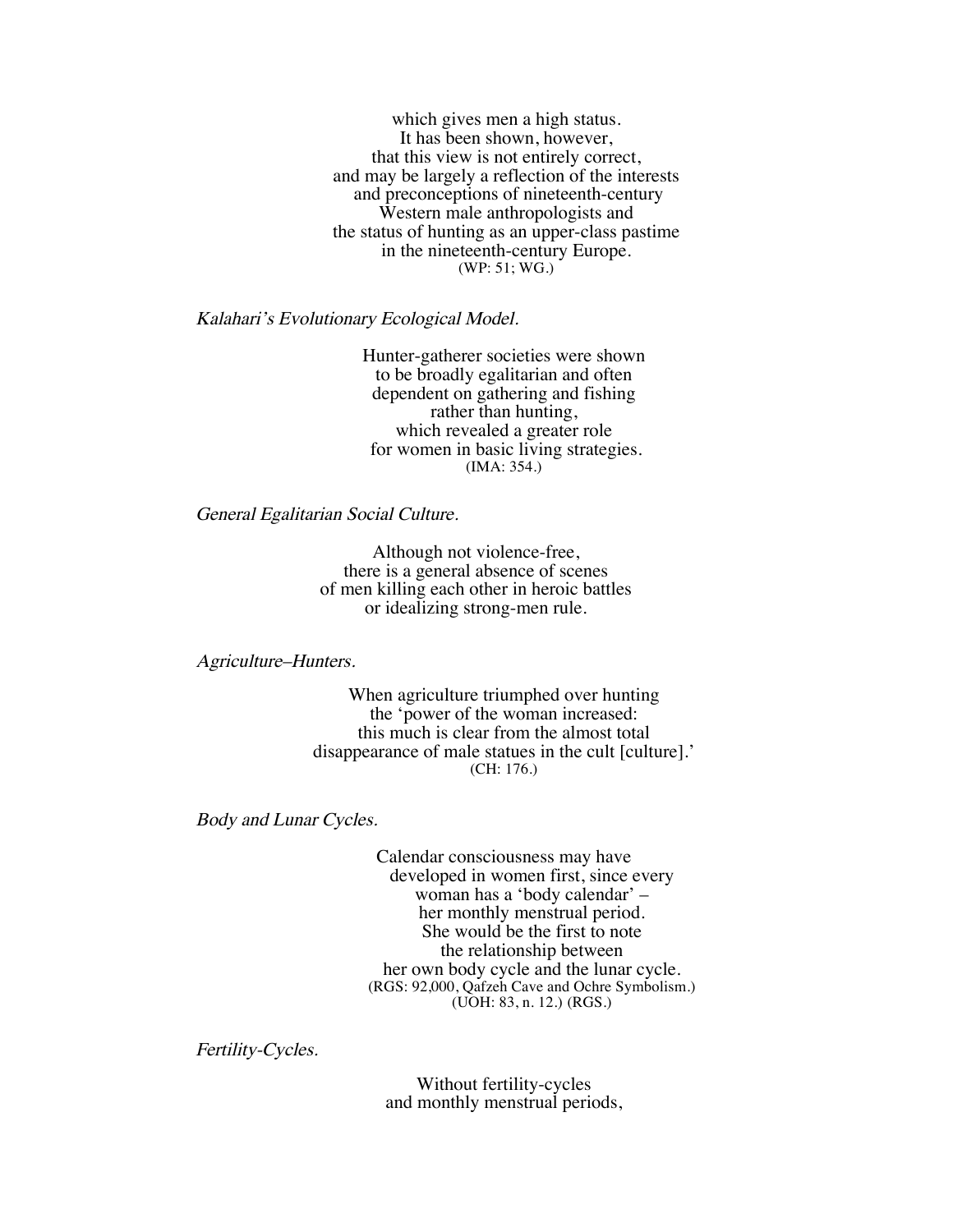there would be no consciousness. 'In this sense it is the original magic, and it is of the woman.' (WWME: 63.)

Indications of the preliminary gather–hunter bands that emerged in the Mesolithic c. 10,000/8,000 BCE became more apparent in Early Neolithic c. 8000/7000-5000 BCE. These gather-hunter bands show evidence of new sedentary behaviors that include: food production; dwellings; rituals; calendar consciousness; and symbol awareness. Although the food supply continued to be augmented by hunting and fishing as well as berry and fruit gathering, larger grain domestication and plant food clearly provided a steadier food supply. This food transition is known as the agricultural revolution or evolution. An example is the Natufians in Anatolia, Asiatic Turkey, c. 8000 BCE, in which new agricultural skills generated regular cereal harvests. Both bread and beer making also began in the Early Neolithic as a result of reaped wheat and barley. Also, according to Kalahari's evolutionary Ecological Model in South Africa," hunter-gatherer societies were shown to be broadly egalitarian and often dependent on gathering and fishing rather than hunting, which revealed a greater role for women in basic living strategies."  $(IMA: 354.)$  \*

\* Andrew Reid explores the cooperative ramifications of hunter gathering cultures versus Western competitive capitalism. He adds the need for a revisionist model that counters ethnocentric presumptions by recognizing hunter-gatherer sources as compatible knowledge systems. (IMA: 353-377.)

The gather–hunter civilization in the Early Neolithic villages also developed new arts, trade, labor specialization, and ceramics. Early ceramics include the triangular vulva symbol. Another symbol is the three–fingered hand that Gimbutas equates to the bird goddesses that are found throughout ancient history. Further developments relative to emerging sedentary behavior include larger demographic units and animal domestication. Finds also indicate a community organization that supports both rituals along with a belief system of female reverence and goddess prominence. In James Mellaart's Çatal Hüyük: A Neolithic Town in Anatolia he complements this belief system in the following. When agriculture triumphed over hunting the "power of the woman increased: this much is clear from the almost total disappearance of male statues in the cult [culture]." (CH: 176.) (CAH: Vol. 1, Part 1, 248-251, 570; GGE: 18; MK; LOG: 243-4; CH: 176.)

Additional support for the hypothesis of increased power and special tribal status of Neolithic women is the interrelationship of a calendar consciousness amplified by lunar cycles, birthing, lactating, and female foraging.

Calendar consciousness may have developed in women first, since every woman has a 'body calendar' – her monthly menstrual period. She would be the first to note the relationship between her own body cycle and the lunar cycle (UOH: 83, n. 12; RGS). (RGS: 92,000, Qafzeh Cave and Ochre Symbolism).

Relative to calendar consciousness, Pfeufer Kahn's gynocentric typology includes Maialogical Time of *mutuality* or *interrelatedness* that "marks a temporal order that has largely been denied by masculinist philosophies: it aligns temporal existence with the relational complexity, generativity and openness of birth, rather than with the existential closure of death." (GAN: 127.) Maialogical is from the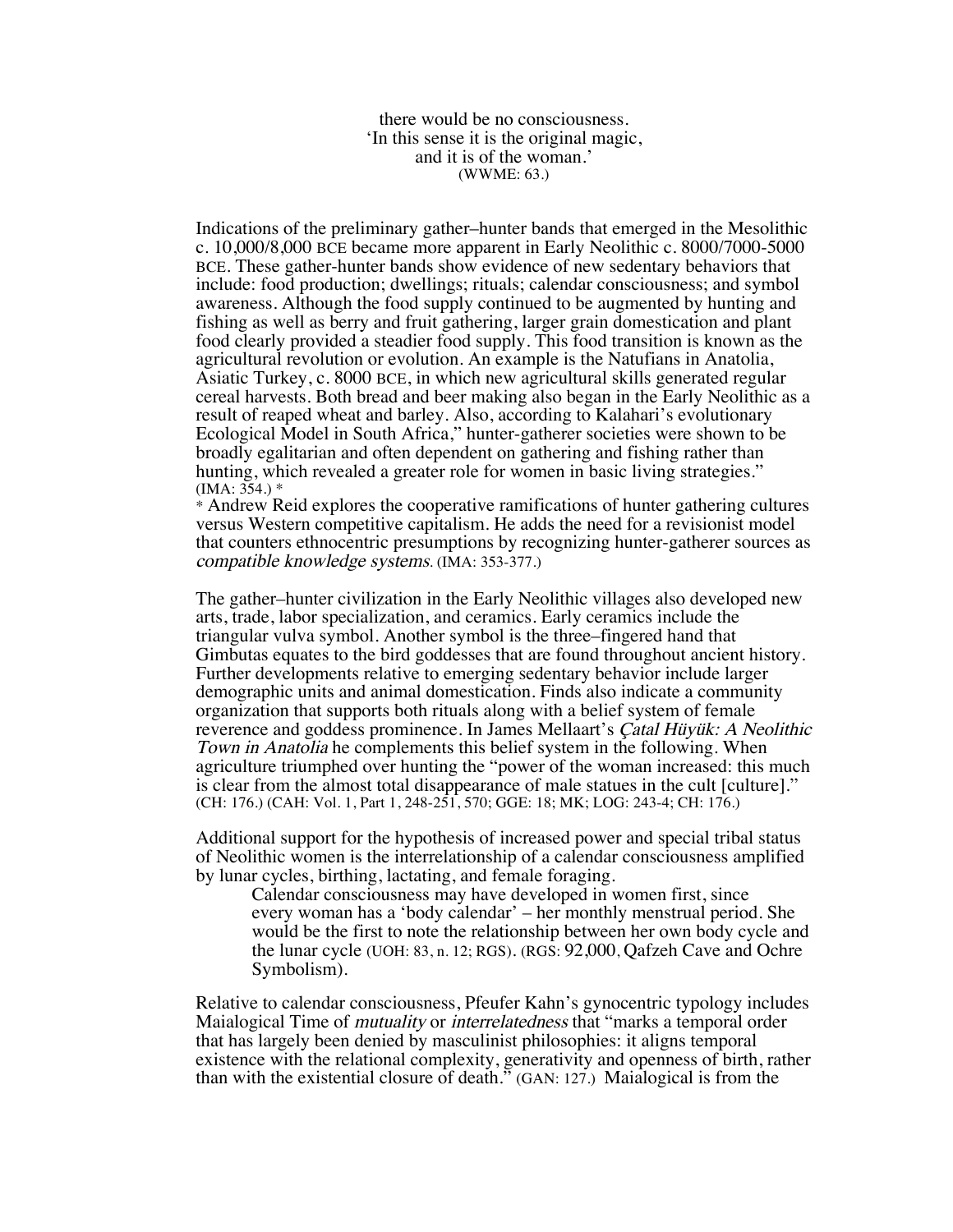Greek word Maia for 'mother' or 'nurse' plus Indo-European 'ma.' (GAN: 126, n. 35.)

Furthermore, Shuttle and Redgrove suggest that without fertility-cycles and monthly menstrual periods, there would be no consciousness. "In this sense it is the original magic, and it is of the woman (WWME: 63)." Given the correlation of women's unique calendar consciousness and the significant implications of the seasons and plantings, it is a growing belief that women's foraging provided for the bulk of the tribal food needs as well as medicinal herbs. Throughout the centuries, nursing mothers share particular food urgency relative to the needs of their children. The required primal skills to meet this *urgency* add to the theory that Neolithic women had a special tribal status. Campbell agrees saying that "the focal figure of all mythology and worship was the bountiful Goddess Earth, as the mother and nourisher of life and receiver of the dead for rebirth." (MOG: 7.)

Woman commands the sacred rituals and is party to the most secret mysteries of tribal life. For woman, with her inexplicable moon-rhythms and the power of creating new life was the most sacred mystery of the tribe. So miraculous, so powerful, she had to be more than man – more than human. As primitive man began to think symbolically, there was only one explanation. Woman was the primary symbol, the greatest entity of all (WCLS: 33).

Adding to the theory that Neolithic women had special tribal status is also the role and impact of mothers (both pre-and-post-nursing) on: child rearing; early cognitive development; and social rituals.

To the extent that Homo sapiens mothers had increased opportunities for joint engagement with their infants, the cognitive development of those infants would have been enhanced. Infants demonstrate a number of cognitive skills in the context of joint engagement that are either absent or less sophisticated outside of this context. … These skills include word and vocabulary acquisition, organizational abilities, more sophisticated forms of play, and understanding the mental states (MFM: S95).

Throughout Rossano's study, he methodically lays out the groundwork for the development of icons, indexes, and symbols. (MFM: S89.)

Symbols, however, do appear to be late arriving, confirming the prediction that symbol learning is cognitively demanding. I argue that developmental and social factors were critical in the evolutionary emergence of symbolism. The role of enhanced working memory in the emergence of symbolism was most likely in giving the Homo sapiens brain the ability to support complex symbol systems such as language (MFM: S89).

The methodology for the above study included archaeological evidence for both the emergence and significance of symbolism in human evolution. Although the timeframe predates the Neolithic, nevertheless the findings are both topical and significant.

According to Eliade, spiritual practices are cultivated and nurtured, "not by the empirical phenomenon of agriculture, but by the mystery of birth, death, and rebirth identified in the rhythm of vegetation." (HR: 42.)

The fertility of the earth is bound up with feminine [female] fecundity, hence women become responsible for the abundance of harvests, they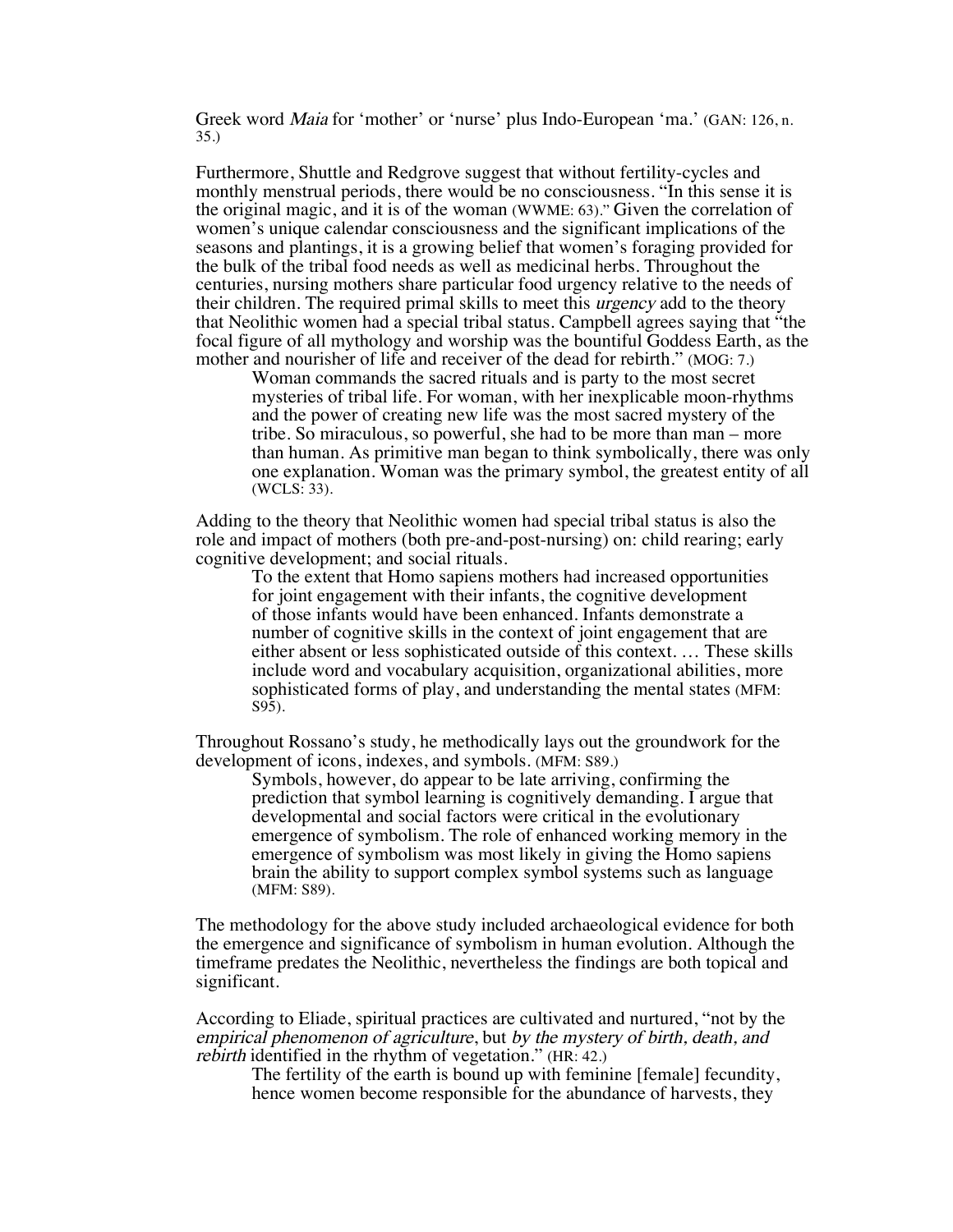know the 'mystery' of creation. It is a religious mystery, for it governs the origin of life, the food supply, and death. The soil is assimilated to woman. But for millennia Mother Earth gave birth by herself, through parthenogenesis. … To be sure, feminine [female] and maternal sacrality was not unknown in the Paleolithic, but the discovery of agriculture markedly increases its power. The sacrality of sexual life, and first of all of (HR: 40) feminine [female] sexuality, becomes inseparable from the miraculous enigma of creation. …

We shall constantly encounter religious ideas, mythologies, and the ritual scenarios that are bound up with the 'mystery' of vegetable life. For religious creativity was stimulated, not by the empirical phenomenon of agriculture, but by the mystery of birth, death, and rebirth identified in the rhythm of vegetation (HR: 42). (PPG.)

Further research on the significance of ancient symbolism, rituals, language, and cognitive development:

Jabr, Ferris. "Ars Longa." New York Times Magazine, Dec. 7, 2014: 18, 20. (ARSL.)

- Knight, C., C. Power, and I. Watts. "The Human Symbolic Revolution: A Darwinian Account." Cambridge Archaeological Journal 5 (1995): 75–114. (HSR.)
- Rossano, Matt J. "Making Friends, Making Tools, and Making Symbols." Current Anthropology 51 (Supplement 1, Jun. 2010): S89-S98. (MFM.)

Further Neolithic goddess and art prominence research:

Gimbutas, Marija Alseikaite. The Living Goddesses. Supplemented and Ed. Miriam Robbins Dexter. Berkeley, CA: University of California Press, 1999. Proof copy. 113. (TLG.)

Further protohumanity, foraging, and sedentarization research:

Reiter, Rayna Rapp. "The Search for Origins: Unraveling the Threads of Gender Hierarchy." Critique of Anthropology 3.9 (Winter 1977): 5-24. (SFO.)

Further gatherer – hunter theory that suggests ancient female foragers supplied more than half of the food and medicinal herbs:

Dahlberg, Frances, Ed. Woman the Gatherer. New Haven, CT: Yale University Press, 1981. (WG.)

- Ehrenberg, Margaret. Women in Prehistory. Norman, OK: University of Oklahoma, 1989. 77-107. (WP.)
- Eliade, Mircea. A History of Religious Ideas: From the Stone Age to the Eleusinian Mysteries. 1976. Tran. W. R. Trask. Chicago, IL: U. of Chicago Press, 1978. 29-55. (HR.)
- Flinders, Carol Lee. At the Root of this Longing: Reconciling a Spiritual Hunger and a Feminist Thirst. San Francisco, CA: Harper Collins, 1998. 104-7. (ATRL.)
- Leakey, Richard E., and Roger Lewin. People of the Lake: Mankind and Its Beginnings. Garden City, NY: Anchor Press, 1978. (POTL.)
- Miles, Rosalind. Who Cooked the Last Supper? The Women's History of the World. New York, NY: Three Rivers Press, 2001. 20, n. 6-7. (WCLS.)
- Reid, Andrew. "Interaction, Marginalization, and the Archaeology of The Kalahari." Ann Brower Stahl, Ed. African Archaeology: A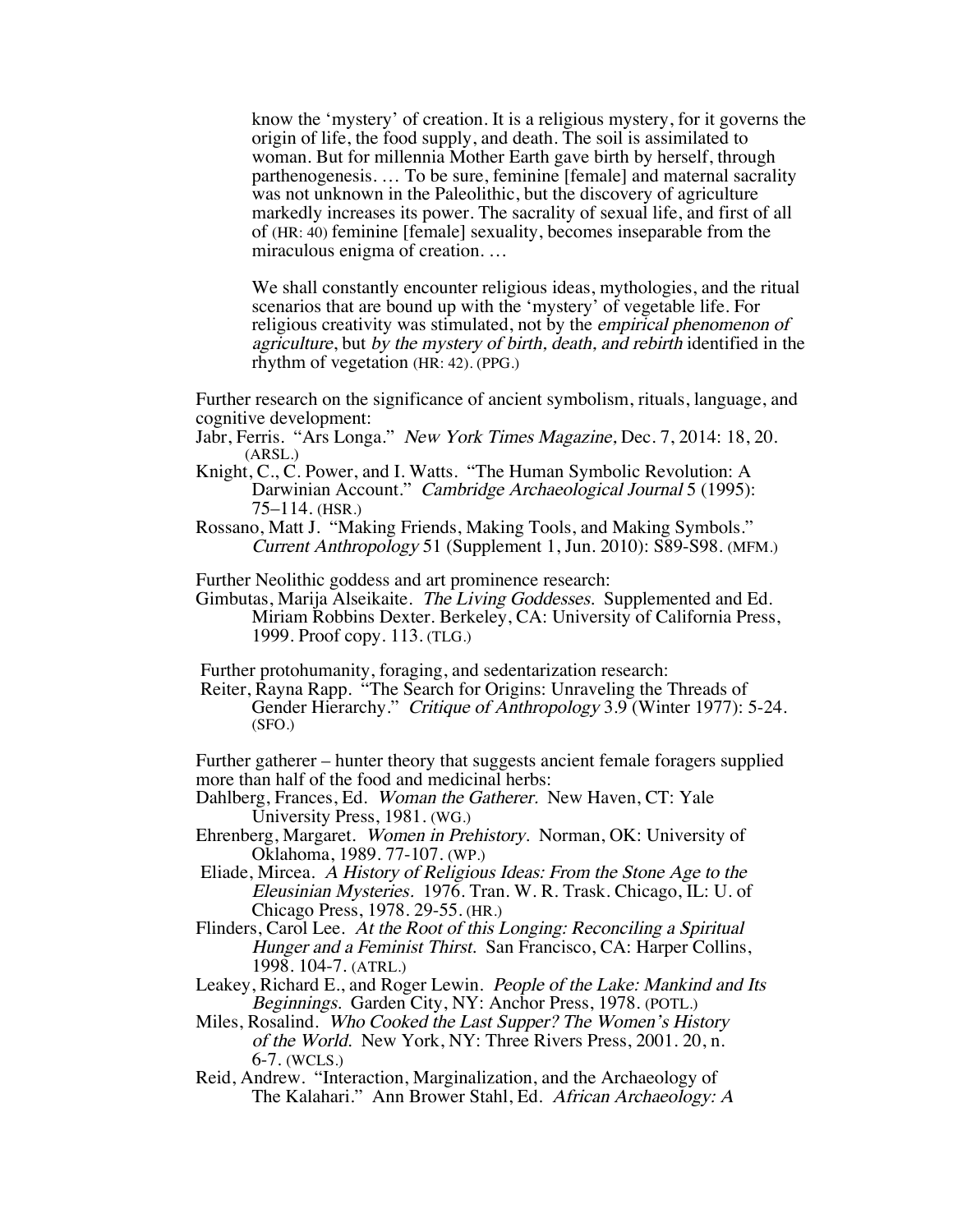Critical Introduction. Malden, MA: Blackwell Pub., 2005. 353-377. (IMA.)

Reiter, Rayna R. Ed. Toward an Anthropology of Women. New York, NY: Monthly Review Press, 1975. (TAAW.)

Turnbull, Colin. The Forest People. New York, NY: Simon and Schuster, 1961. (TFP.)

Zour, Maryam, Saman Farzin, and Babak Aryanpour. "Women in Ancient Elam (According to the Archaeological and Historical Evidence)." Anahita: Ancient Persian Goddess and Zoroastrian Yazata. Ed. Payam Nabarz. London, England: Avalonia, 2013. 216-235. (WA.)

Further hunter – gatherer and other androcentric organizing principles, as well as gatherer – hunter considerations:

- Arthur, Kathryn Weedman. "Feminine Knowledge and Skill Reconsidered: Women and Flaked Stone Tools." American Anthropologist 112.2 (Jun. 2010): 228-243. (FK.)
- Berry, Thomas. Evening Thoughts. San Francisco, CA: Sierra Club Books, 2006. (ET.)
- Conkey, Margaret Wright, and Joan M. Gero. "Tensions, Pluralities, and Engendering Archaeology: An Introduction to Women and Prehistory." Engendering Archaeology: Women and Prehistory. Eds. Margaret Wright Conkey, and Joan M. Gero. Cambridge, MA: Basil Blackwell, 1991. 3-30. (TPE.)
- Ehrenberg, Margaret. Women in Prehistory. Norman, OK: University of Oklahoma, 1989. 77-107. (WP.)
- Harding, Sandra G. The Science Question in Feminism. Ithaca, NY: Cornell University Press, 1986. (SQF.)

Whose Science? Whose Knowledge: Thinking from Women's Lives. Ithaca, NY: Cornell University Press, 1991. (WS.)

- Longino, Helen E. Science As Social Knowledge: Values and Objectivity in Scientific Inquiry. Princeton, NJ: Princeton University Press, 1990. (SSK.)
- Muhammad, Noor. Historical Dimensions of Agriculture. New Delhi, India: Concept Pub. Co, 1992. (HD.)

Nelson, Lynn Hankinson. "'Man the Hunter' Theories." New Metaphysical Foundations of Modern Science. Eds. Willis W. Harman and Jane Clark. Sausalito, CA: Institute of Noetic Sciences, 1994. 35-46. (MTH.)

- Rohrlich-Leavitt, Ruby. "Gather-Hunters." Peaceable Primates and Gentle People: Anthropological Approaches to Women's Studies. New York, NY: Harper & Row, 1975: 17-38. (PPG.)
- Slocum, S. "Woman the Gatherer." Toward an Anthropology of Women. Ed. Rayna R. Reiter. New York, NY: Monthly Review Press, 1975. 36-50. (WTG.)
- Tanner, Nancy and Adrienne Zihlman. "Women in Evolution. Part I: Innovation and Selection in Human Origins." Signs: Journal of Women in Culture and Society 1.3 (Spring 1976): 585-608. (WIE.)
- Weedman, Kathryn J. "An Ethnoarchaeological Study of Hafting and Stone Tool Diversity among the Gamo of Ethiopia." Journal of Archaeological Method and Theory 13.3 (Sep. 2006): 188-237. (ES.)
- Zihlman, Adrienne L. "Women in Evolution, Part II: Subsistence and Social Organization among Early Hominids." Signs: Journal of Women in Culture and Society 4.1 (Autumn 1978): 4-20. (WIE2.)
- Zimmer, Carl. "The First Farmers." New York Times, Oct. 18, 2016: D31, D6.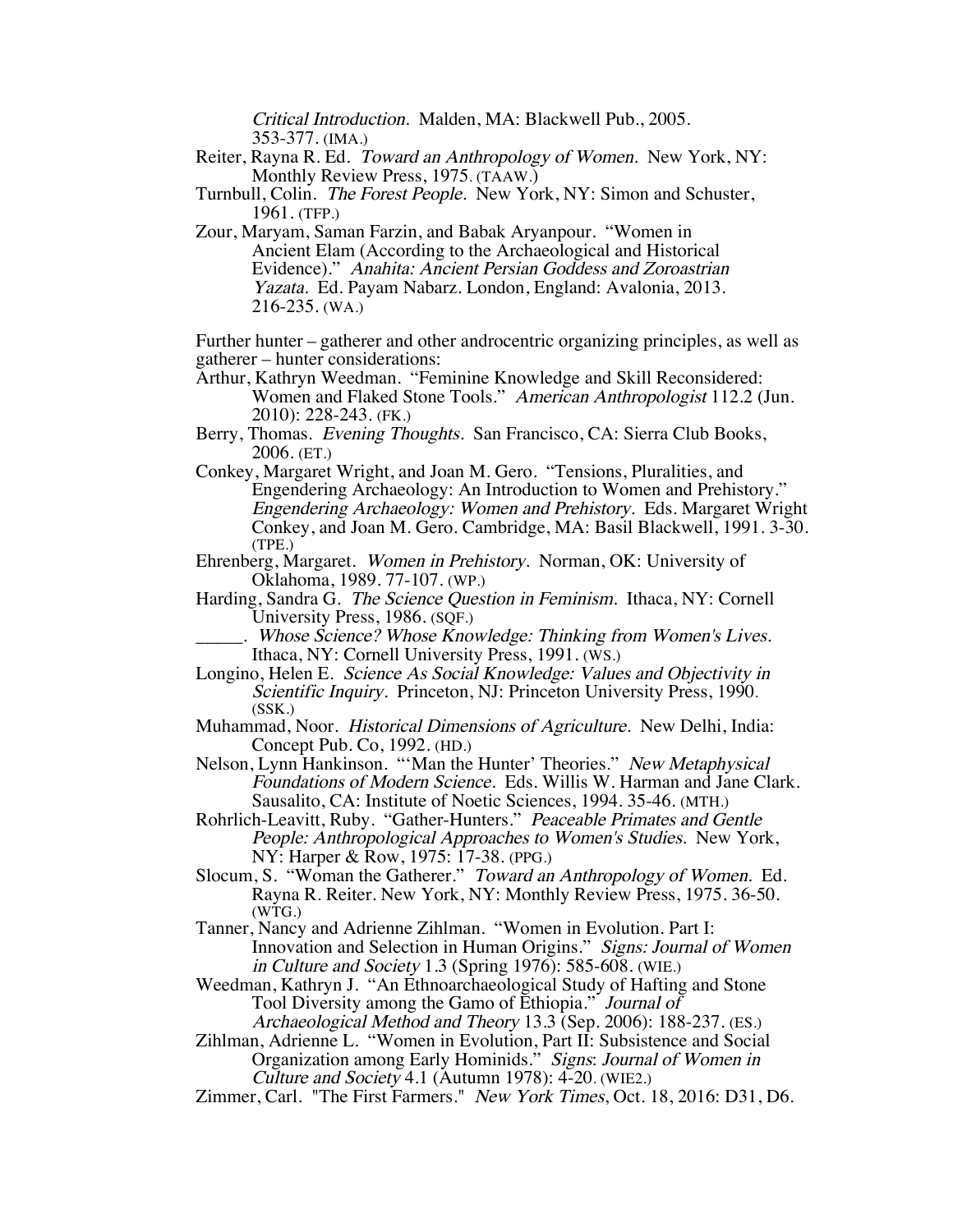(TFF.)

For further agricultural and expansion considerations:

Mitchell, Peter. African Connections: Archaeological Perspectives on Africa and the Wider World. Walnut Creek, CA: AltaMira, 2005. (ACA: 205- 226.)

Özdoğan, Mehmet. "Archaeological Evidence on the Westward Expansion of Farming Communities from Eastern Anatolia to the Aegean and the Balkans." Current Anthropology 52. S4 (October 2011): S415-S430. (AE.)

- Shryock, Andrew, Daniel L. Smail, and Timothy K. Earle. Deep History: The Architecture of Past and Present. Berkeley, CA: University of California Press, 2011. (DH: 242-272.)
- Zimmer, Carl. "The First Farmers." New York Times, Oct. 18, 2016: D31, D6. (TFF.)

Further research on ancient gather–hunters and first villages: 7250-6150, Çatal Hüyük, Anatolia (Central Turkey); 7040-3500, Hacilar, Anatolia; 7000, Jericho; and 7000, Qal'at Jarmo. (RGS.)

Contemporary research on Maialogical Time and earth-inclusive paradigms that complement Gaian natality and 'being-toward-life' (GAN: 127):

- Aldridge, Jerry, and Lois M. F. Christensen. Stealing from the Mother: The Marginalization of Women in Education and Psychology from 1900-2010. Charlotte, NC: Baker and Taylor, 2013. (SFM.)
- Capra, Fritjof. The Web of Life: A New Understanding of Living Systems. New York, NY: Anchor, 1996. 194-221. (WOL.)
- Christ, Carol P. "Why Women Need the Goddess: Phenomenological, Psychological, and Political Reflections." Womanspirit Rising: A Feminist Reader in Religion. Eds. Carol P. Christ, and Judith Plaskow. San Francisco, CA: Harper & Row, 1979. 71-86. (WWN.) Rebirth of the Goddess: Finding Meaning in Feminist Spirituality.
- New York, NY: Addison-Wesley, 1997. (ROG.)
- Clifford, Anne M. "Feminist Perspectives on Science: Implications for an Ecological Theology of Creation." Journal of Feminist Studies in Religion 8.2 (Fall 1992): 65-90. (PSI.)
- Cole, Susan G. Landscapes, Gender, and Ritual Space: The Ancient Greek Experience. Berkeley, CA: University of California Press, 2004. (LGR.)
- Fox, Warwick. Toward a Transpersonal Ecology: Developing New Foundations For Environmentalism. Boston, MA: Shambhala, 1990. (TTE.)
- Fuller, Robert C. Spiritual, But Not Religious: Understanding Unchurched America. New York, NY: Oxford University Press, 2001. Internet resource. (SNR.)
- Hardie-Budden, Melissa. "Elizabeth Catherine Thomas Carne: A 19<sup>th</sup> Century Hypatia and her Circle." Transactions of the Royal Geological Society of Cornwall Bicentennial (April 2014). (ECT.)
- Irigaray, Luce. An Ethics of Sexual Difference. Ithaca, NY: Cornell University Press, 1993. 140. (ESD.)
- Jantsch, Erich. The Self-Organizing Universe: Scientific and Human Implications of the Emerging Paradigm of Evolution. Oxford, England: Pergamon Press, 1980. (SOU.)

Jantzen, Grace M. Becoming Divine: Towards a Feminist Philosophy of Religion. Bloomington, IN: Indiana University Press, 1999. 144-57, 164-70, 234-9, 245-7. (BDTF.)

Journey of the Universe. Patsy Northcutt, Brian Swimme, Mary E. Tucker, and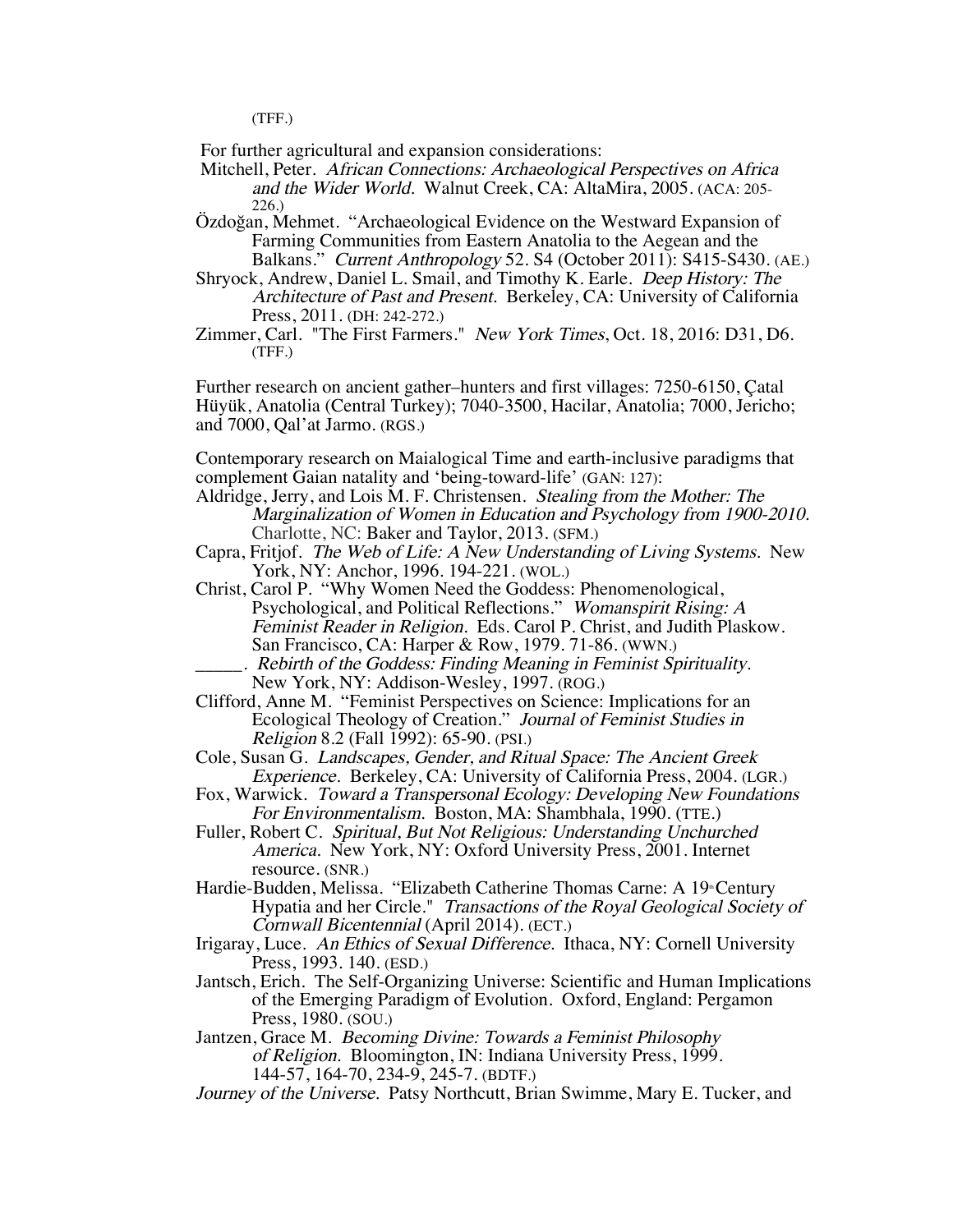and John Grim. California: Northcutt Productions, (U. S.), et al. 1Videodisc (65 min.) KQED Home Video, 2011. (JOU.)

- Long, Asphodel. "The One or the Many: The Great Goddess Revisited." Feminist Theology No. 15 (May 1997): 13-29. (TOTM.)
- Lovelock, James. Gaia: A New Look at Life on Earth. Oxford, England: Oxford University Press, 1987. (GN.)
- MacCormack, Carol P., and Marilyn Strathern. Nature, Culture, and Gender. Cambridge, England: Cambridge University Press, 1998. (NCG.)
- Margulis, Lynn. Symbiosis in Cell Evolution: Microbial Communities in the Archean and Proterozoic Eons. New York, NY: Freeman, 1993. (SCE.)
- Morowitz, Harold J., and James S. Trefil. The Facts of Life: Science and the Abortion Controversy. New York, NY: Oxford University Press, 1992. (FL.)
- Perlman, David. "Survival of the Fittest Females." San Francisco Chronicle 22 Mar. 2004: A4. (SFF.)
- Pollack, Rachel. The Body of the Goddess: Sacred Wisdom in Myth, Landscape, and Culture. Shaftesbury, England: Element, 1997. (BOG.)
- Raphael, Melissa. Thealogy and Embodiment: The Post-Patriarchal Reconstruction of Female Sacrality. Sheffield, England: Sheffield Academic Press Ltd., 1996. (TEPP.)
- Reid-Bowen, Paul. Goddess as Nature: Towards a Philosophical Thealogy. Burlington, VT: Ashgate Publishing Co., 2007. 51, 95, 127-8. (GAN.)
- Spretnak, Charlene. Relational Reality: New Directions of Interrelatedness That Are Transforming the Modern World. Topsham, ME: Green Horizon Books, 2011. (RRD.)
- Starhawk. Truth or Dare: Encounters with Power, Authority, and Mystery. San Francisco, CA: Harper and Row, 1987. (TDE.)
- . The Earth Path: Grounding Our Spirits in the Rhythm of Nature. San Francisco, CA: HarperSanFrancisco, 2004. (TEP.)

Further research on pre-Indo–European cultural configurations: 7000-3500/1450, Old Europe. (RGS.)

Further research on the Mesolithic Age: 10,000-8,000, Mesolithic Age. (RGS.)

Further research on vulva images: 34,000-28,000, Les Eyzies Vulva Engravings, Dordogne Caves; 31,000, Chauvet Cave and Vulva Engravings; 30,000-25,000, Aurignacian Age; 30,000-25,000, Goddess of Willendorf, Austria; 25,000-20,000, Goddess of Laussel; 5300-4300, Climactic Phase and Script in Old Europe; 3000- 2000, Cycladic Goddesses; 2600-2000, Early Bronze Age, Crete, Chthonian; and 400, Celtic Sheela-na-gig. (RGS.) \*

\* For further CE research, see illustration of a 1600 c. vulva labyrinth design in: Bord, Janet. Mazes and Labyrinths of the World. New York, NY: Dutton, 1976. 85, Fig. 127.) (MLW.)

Further V/triangle/vulvic research: 70,000, Blombos Cave; 34,000-28,000, Les Eyzies Vulva Engravings, Dordogne Caves; 31,000, Chauvet Cave and Vulva Engravings; 30,000-25,000, The Aurignacian Age; 30,000, Labyrinths, Spirals, and Meanders; 30,000-25,000, Goddess of Willendorf, Austria; 7000-5000, Early Neolithic Crete; 5500-3500, Cucuteni (Tripolye) Culture, Eastern Europe; 5300-4300, Climactic Phase and Script in Old Europe; 4000-3000, Locmariaquer, Brittany Hook Symbology; 4000-3500, Gavrinis, Brittany France; 2000, Asherah; 1900-1800, Dawning of the African Alphabet and the Aniconic Goddess Triangle;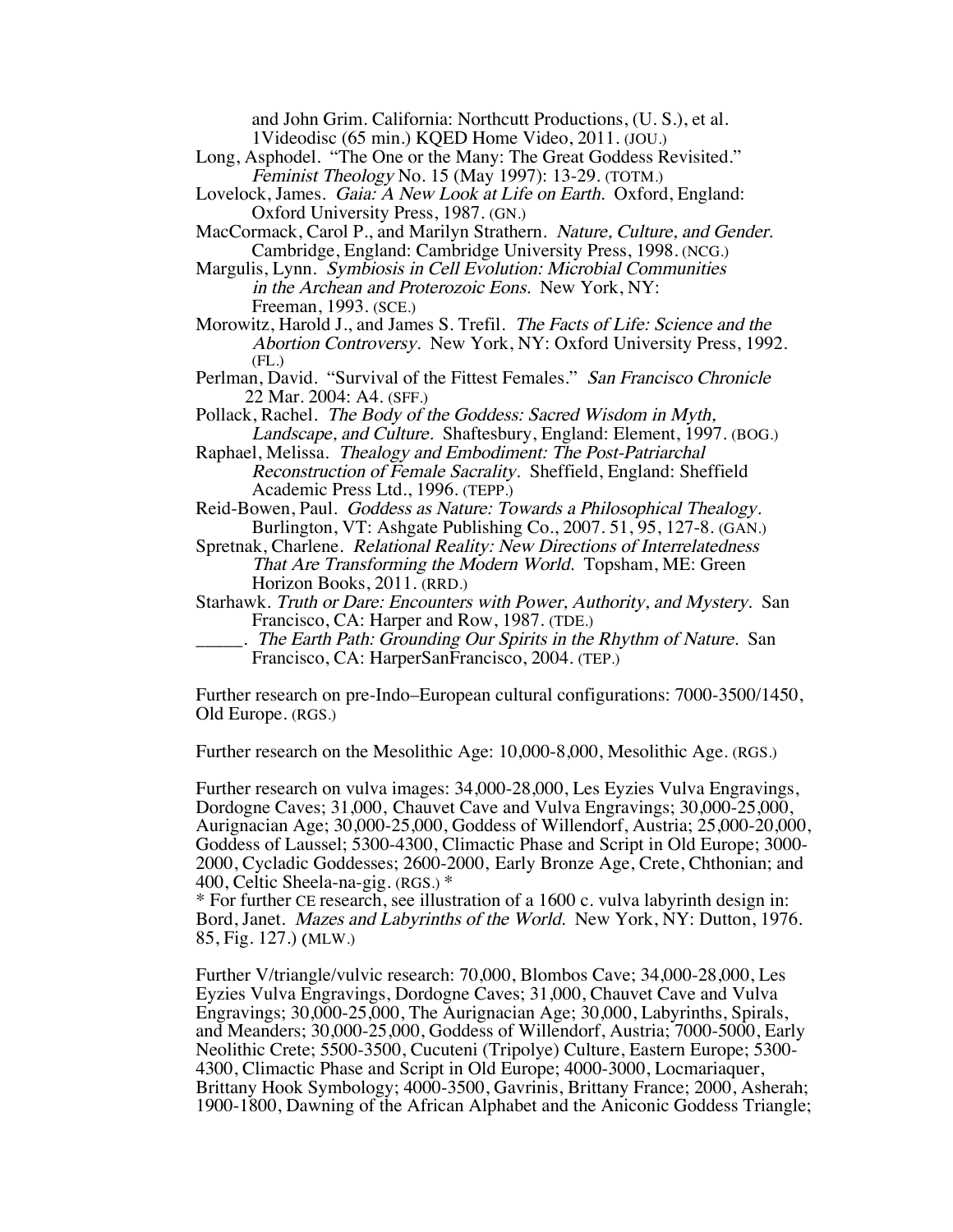1790-1700, Goddess of Kultepe, Anatolia; 1500, Lachish Ewer, Triangle, and Menorah; and 800, Tanit (Also Taanit, Ta'anit, Tannit, or Tannin). (RGS.)

Further research on symbolic systems including the V/triangle/vulvic cave engravings and gender emergence:

- Caldwell, Duncan. "Supernatural Pregnancies: Common Features and New Ideas Concerning Upper Paleolithic Feminine Imagery." Arts & Cultures. Geneva, Switzerland: Barbier-Mueller Museums, 2010. 52- 75. (SPC.)
- Clottes, Jean, and J. David Lewis-Williams. The Shamans of Prehistory: Trance and Magic in the Painted Caves. Trans. Sophie Hawkes. New York, NY: Harry N. Abrams, 1998. (SOP.)
- Conroy, L. P. "Female Figurines of the Upper Paleolithic and the Emergence of Gender." Women in Archaeology: A Feminist Critique. Eds. Hilary du Cros and Laurajane Smith. Canberra, Australia: Dept. of Prehistory, Research School of Pacific Studies, Australian National University, 1993. 153-160. (FF.)
- Jabr, Ferris. "Ars Longa." New York Times Magazine, Dec. 7, 2014: 18, 20. (ARSL.)
- Joan, Eahr Amelia. "Ochre's Living Lineage: The Gyne-Morphic Bloodline of Spirituality." Publication, 2018. (OLL.)
- Lewis-Williams, David J. The Mind in the Cave: Consciousness and the Origins of Art. London, England: Thames and Hudson, 2002. (MIC.)
- Marler, Joan, and Miriam R. Dexter, Eds. Signs of Civilization: Neolithic Symbol System of Southeast Europe. Novi Sad, Hungary: Institute of Archaeomythology, 2009. (SC.)
- McCoid, Catherine Hodge and LeRoy D. McDermott. "Toward Decolonizing Gender." American Anthropologist 98.2 (Jun. 1996): 319-326. (TDG.)
- Rubin, Alissa J. "A Mirror of Subterranean Wonders: Replica of Chauvet Cave Bristles with Lifelike Paintings." New York Times, Apr. 25, 2015: C1-C2. (MSW.)
- Tedlock, Barbara. The Woman in the Shaman's Body: Reclaiming the Feminine in Religion and Medicine. New York, NY: Bantam Books, 2005. (WSB.)

For a comparative study of Jomon Dogu and Neolithic figures:

- Bailey, Douglass, Andrew Cochrane, and Jean Zambelli. Unearthed: A Comparative Study of Jomon Dogu and Neolithic Figurines. Norwich, England: S. I. Sainsbury Centre, 2010. (U.)
- Carter, Susan Gail. "The Dogu Figures of the Jomon: An Introduction." The Journal of Archaeomythology 5 (Winter 2009): 41-60. (DF.)
- Habu, J. Ancient Jomon of Japan. Cambridge, England: Cambridge University Press, 2004. (AJJ.)
- Oh, Amana Chung Hae. Comparative Structural Analysis of the Pottery Decorations from the Katsusaka Culture in the Chubu Highlands, Japan (c. 3,300-2,900 BCE). Diss. CIIS, 2006. Ann Arbor, MI: ProQuest/UMI, 6 Feb. 2011. (Publication No. AAT 3218524.) (CWJ.)

Further bird goddess research: 6500-5600, Sesklo, Greece; 5500-3500, Cucuteni  $(4100, \text{V}$  Vinca Culture and Bird and Snake Culture; 5400-3700, Tisza Culture; 5000, Lengyel Culture Replaced Linearbandkeramik, Old Eastern Europe; 4000, Nile Bird Goddess, Egypt; 4000-3000, Egypt, Africa, and Cathedra Goddesses;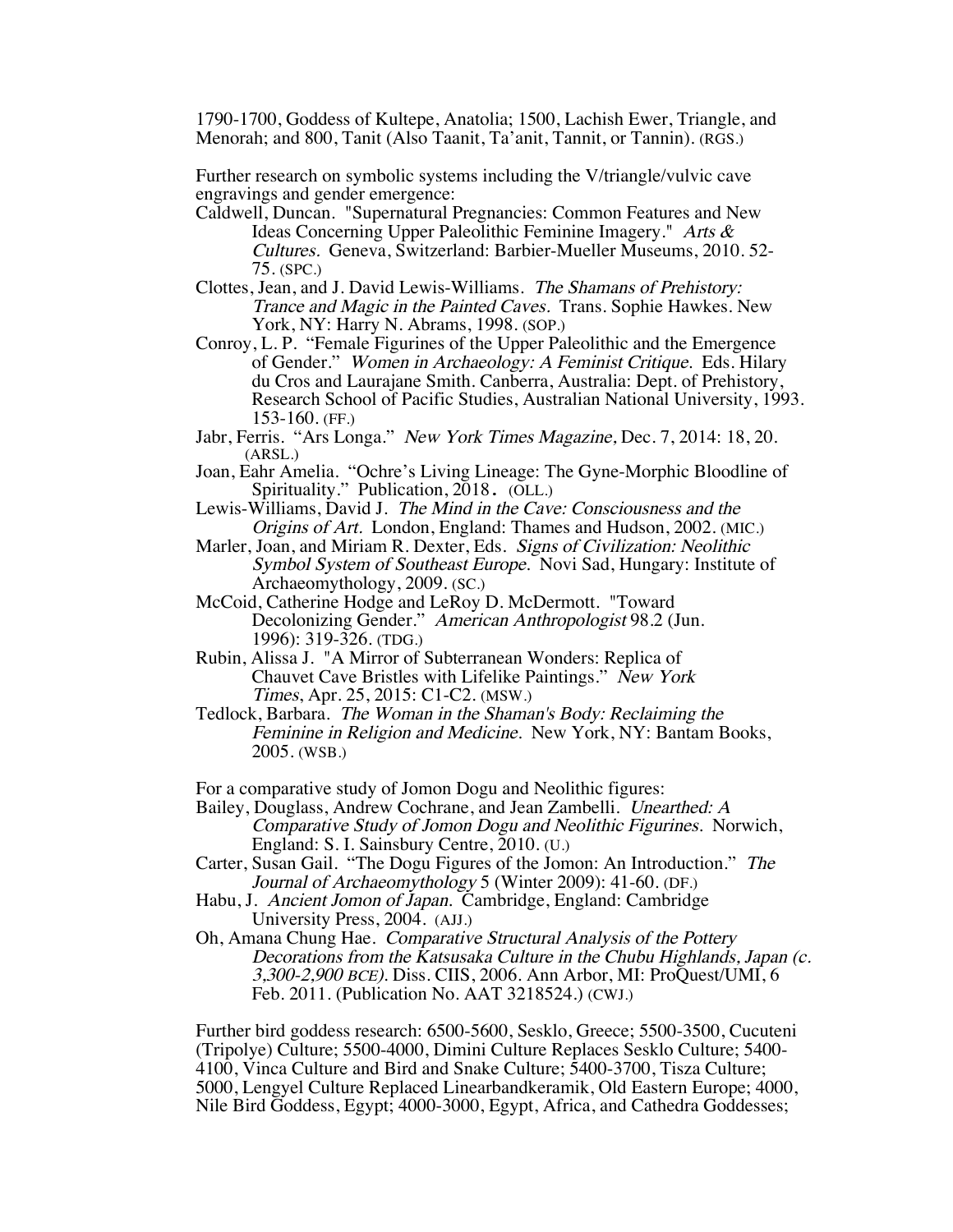3000-2780, Egyptian Bronze Age/First Dynasty c. 3000; 3000-2000, Anatolia; 3000, First Dynasty, Egypt; 2400, Lilith and Eve; and 370, Isis and Philae, Egypt. (RGS.)

Further body calendar and menstruation considerations: 92,000, Qafzeh Cave and Ochre Symbolism; and 1000, Double Goddess Transition. (RGS.)

For Paleolithic rock art research of first menstruation blood rites:

Lewis-Williams, David J. Believing and Seeing: Symbolic Meanings in Southern San Rock Paintings. New York, NY: Academic Press, 1981. Figs. 9-10. (BAS.)

Further menarchal/blood rituals, female calendar consciousness, lunar models and fecundity:

Adams, Cameron, et al. Breaking Convention: Essays on Psychedelic Consciousness. Berkeley, CA; North Atlantic Books, 2015. 1-12. (BC.)

- Barrowclough, David A. and Caroline Malone, Eds. "Cult in Context: Reconsidering Ritual in Archaeology." Oxford, England: Oxford Books, 2007. (CIC.)
- Caldwell, Duncan. "Supernatural Pregnancies: Common Features and New Ideas Concerning Upper Paleolithic Feminine Imagery." Arts & Cultures. Geneva, Switzerland: Barbier-Mueller Museums, 2010. 52-75. (SPC.)
- Grahn, Judy. Blood, Bread, and Roses: How Menstruation Created the World. Boston, MA: Beacon Press, 1993. (MC.)
- Houseman, Michael. "Menstrual Slaps and First Blood Celebrations: Inference, Simulation and the Learning of Ritual." Ed. David Berliner and Ramon Sarró. Learning Religion: Anthropological Approaches. New York, NY: Berghahn Books, 2007. 31-49. (MSF.)

Hovers, Erella, Shimon Ilani, et al. "An Early Case of Color Symbolism: Ochre Use by Modern Humans in Qafzeh Cave." Current Anthropology 44.4 (Aug.-Oct. 2003): 491-522. (ECC.)

Joan, Eahr Amelia. "Ochre's Living Lineage: The Gyne-Morphic Bloodline of Spirituality." Publication, 2018. (OLL.)

- Knight, C. Blood Relations: Menstruation and the Origins of Culture. New Haven, CT: Yale University Press. 1991. (BR.)
- Lincoln, Bruce. Emerging from the Chrysalis: Studies in Rituals of Women's Initiation. Cambridge, MA: Harvard University Press. 1981. (EFTC.)
- Morley, Iain. "Time, Cycles and Ritual Behaviour." Barrowclough, David A. and Caroline Malone, Eds. Cult in Context: Reconsidering Ritual in Archaeology. Oxford, England: Oxford Books, 2007. (TCR.)

Van Gennep, Arnold. The Rites of Passage. Trans. M. B. Vizedom and G. L. Caffee. (1908.) Chicago, IL: University of Chicago Press, 1960. (RP.)

IMAGE: NEOLITHIC CYBELE: ÇATAL HÜYÜK, TURKEY. PHOTO: © GSA. DESCRIPTION: EARLIEST KNOWN FIGURE OF CYBELE, SEATED BETWEEN TWO LIONS: ÇATAL HÜYÜK. SLIDE LOCATION RE-GENESIS PHASE 2, SHEET 2, ROW 3, SLEEVE 5, SLIDE #583, \* 6000 BCE. CORRECT IT\_RPT\_S2\_R3\_SL5\_S583. SHOT ON LOCATION: MUSEUM OF ANATOLIAN CULTURES: ANKARA, (ANATOLIA) TURKEY. NOTE 1: \* LADY OF THE ANIMALS, EARLIEST KNOWN NEOLITHIC FIGURE OF CYBELE. ÇATAL HÜYÜK, LEVEL II. (CAA: 15, FIG. 5; LOG: 107.)